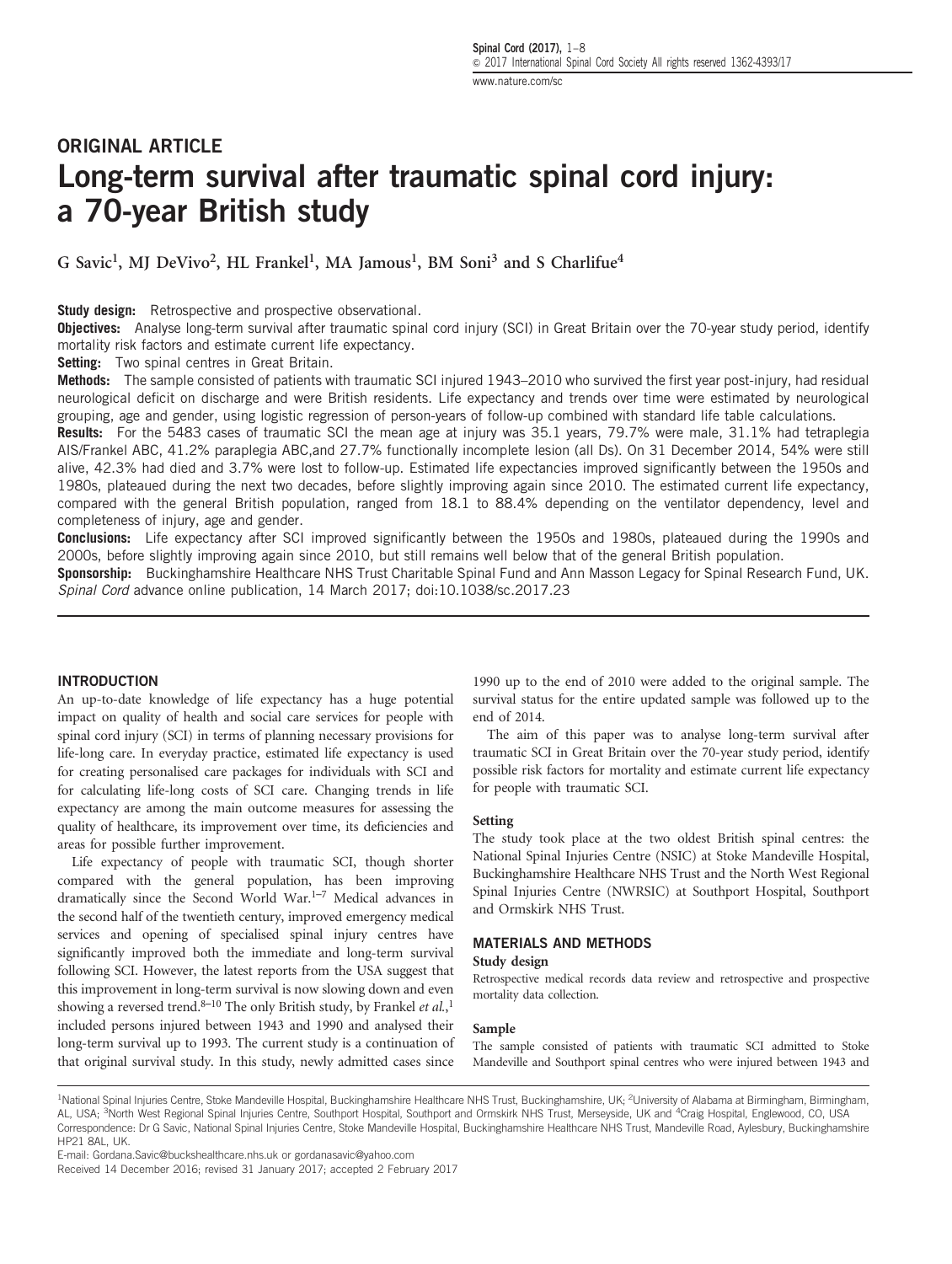<span id="page-1-0"></span>2010, survived the first year post-injury, had residual neurological deficit on discharge and were British residents.

The sample was identified through a thorough medical record review at the two spinal centres, with records dating back to 1944 at Stoke Mandeville and 1948 in Southport.

A detailed explanation of the original sample identification procedure can be found in the original study manuscript.<sup>1</sup> For the newly added cases, most of the original study inclusion criteria were kept, as listed above. The original criterion of admission to a spinal centre within one year of injury was abandoned, as long as patients were treated at one of the two participating spinal centres. Also abandoned was the criterion of the residence in the 17 county catchment area of the two centres, because the catchment areas have changed over time; instead, the inclusion criterion was residence in England and Wales, where all the past and present catchment areas for the two centres were.

#### Data collection

Patient demographic and injury information was collected retrospectively from the medical records at the two spinal centres.

Survival status up to and including 31 December 2014, and death certificates for the deceased, were supplied by the Medical Research Information Service, Health and Social Care Information Centre (HSCIC), on behalf of the United Kingdom (UK) Office for National Statistics. Data exchange was done through a secure HSCIC Data Exchange Service. The UK Office for National Statistics also produced national life tables for the general population of England and Wales by age and gender.

#### Data analysis

Data analyses were performed on an anonymised database using Statistical Package for the Social Sciences (SPSS) version 17 (SPSS, Chicago, IL, USA), SPSS version 22 (International Business Machines (IBM) Corporation, Armonk, NY, USA) and Statistical Analysis System (SAS) version 9.3 (SAS Institute, Cary, NC, USA) programmes.

Descriptive statistics were used for presenting the sample characteristics.

For analysis purposes the sample was divided into five injury severity subgroups, based on the International Standards for Neurological Classification of Spinal Cord injury (ISNCSCI).<sup>11</sup> In cases where a complete neurological examination according to the ISNCSCI was not performed and/or recorded (most cases admitted before the 1990s), the classification was done according to the Frankel classification.<sup>[12](#page-6-0)</sup> The five groups were: those with a ventilatordependent SCI regardless of the level or grade of injury; those with a high tetraplegia C1–C4 and American Spinal Injuries Association (ASIA) Impairment Scale (AIS) or Frankel grade A, B or C (C1–4 ABC); those with a low tetraplegia C5–C8 and AIS/Frankel grade A, B or C (C5–8 ABC); those with a paraplegia and AIS/Frankel grade A, B or C (para ABC); and those with a very incomplete SCI of AIS/Frankel grade D regardless of the level of injury (all Ds).

Cumulative survival stratified by neurologic category was assessed by using standard life table techniques.<sup>[13](#page-6-0),[14](#page-6-0)</sup> On the basis of the results of the logistic regression analysis described below, only persons injured since 1 January 1980 were included in this analysis, so that the results would more reasonably reflect current survival expectations.

Data were analysed with each year of follow-up for each person (person-year) being treated as a separate observation. Thus, a person who was followed for 5 years and died during the fifth year would contribute five observations to the data set. The person in this example would be considered as alive at the end of each of the first four observations and deceased for the fifth observation. Logistic regression was then used to determine mortality odds ratios (OR) and 95% confidence intervals for selected risk factors, as well as the probability of dying in any given year based on the presence or absence of each risk factor. Those factors included in the model were current age, year post-injury and calendar year of each follow-up year of observation, as well as gender and neurological group. Mortality OR of  $1$  (OR = 1) denoted the reference group, whereas  $OR < 1$  meant lower odds of dying and  $OR > 1$  meant greater odds of dying relative to the reference group. Confidence intervals not containing the '0' value, as well as  $P$ -value  $\langle 0.05, 0.05 \rangle$  indicated statistical significance. Age-specific probabilities of dying each year derived from the model were then used to create

life tables from which life expectancy was calculated using standard statistical methods. Current life expectancies after SCI were based on the logistic regression model coefficient for the 2010–2014 calendar time period. Life expectancy estimates for prior decades were based on the logistic regression coefficient for that decade, to assess trends in life expectancy over time. This method of analysis has been described in detail elsewhere.<sup>15</sup>

The percentage of normal life expectancy was calculated by comparison to general population period life tables for England and Wales for the concomitant calendar period. The current life expectancy after SCI was compared with the latest available general population life tables (England and Wales 2012–2014 period life tables). Unless stated otherwise, study periods throughout the manuscript referred to the study observation period (calendar years of follow-up) and not the calendar years of injury.

#### Statement of ethics

The study was approved by Berkshire Research Ethics Committee (REC), REC reference number 11/H0505/1.

|  |  |  | Table 1 Demographic and injury characteristics by SCI period |  |  |  |
|--|--|--|--------------------------------------------------------------|--|--|--|
|--|--|--|--------------------------------------------------------------|--|--|--|

|                                   | Decade of injury |                |                |               |  |  |  |  |
|-----------------------------------|------------------|----------------|----------------|---------------|--|--|--|--|
|                                   | 1943-1969        | 1970-1989      | 1990-2010      | Combined      |  |  |  |  |
|                                   | $(n = 1272)$     | $(n = 1876)$   | $(n = 2335)$   | $(n = 5483)$  |  |  |  |  |
| Age at injury (years)             |                  |                |                |               |  |  |  |  |
| Mean                              | 32.86            | 32.32          | 38.61          | 35.12         |  |  |  |  |
| Range                             | 1.34-85.65       | $0.57 - 87.03$ | $0.5 - 90.99$  | $0.5 - 90.99$ |  |  |  |  |
| Median                            | 29.10            | 27.34          | 35.16          | 30.68         |  |  |  |  |
| Age at injury group (%)           |                  |                |                |               |  |  |  |  |
| $0 - 29$                          | 52.7             | 56.7           | 39.6           | 48.5          |  |  |  |  |
| $30 - 59$                         | 41.4             | 35.1           | 45.7           | 41.1          |  |  |  |  |
| $60+$                             | 5.9              | 8.2            | 14.8           | 10.4          |  |  |  |  |
| Gender (%)                        |                  |                |                |               |  |  |  |  |
| Male                              | 85.5             | 78             | 77.9           | 79.7          |  |  |  |  |
| Female                            | 14.5             | 22             | 22.1           | 20.3          |  |  |  |  |
| Neurologic group (%)              |                  |                |                |               |  |  |  |  |
| Ventilated                        |                  | 0.5            | 2.7            | 1.4           |  |  |  |  |
| Tetra C1-4 ABC                    | 1.4              | 5.5            | 9.7            | 6.3           |  |  |  |  |
| Tetra C5-8 ABC                    | 17.7             | 29.5           | 21.6           | 23.4          |  |  |  |  |
| Para ABC                          | 50.8             | 40.1           | 36.9           | 41.2          |  |  |  |  |
| All Ds                            | 30.1             | 24.4           | 29.1           | 27.7          |  |  |  |  |
| Neurologic group 2 (%)            |                  |                |                |               |  |  |  |  |
| Tetra complete (A)                | 13.1             | 22.5           | 21.1           | 19.8          |  |  |  |  |
| Tetra incomplete (BCD)            | 21               | 27.2           | 30.6           | 27.2          |  |  |  |  |
| Para complete (A)                 | 46.6             | 33.9           | 29.8           | 35.1          |  |  |  |  |
| Para incomplete (BCD)             | 19.3             | 16.4           | 18.5           | 18            |  |  |  |  |
| Aetiology (%)                     |                  |                |                |               |  |  |  |  |
| Traffic accident                  | 46.9             | 49.6           | 43.1           | 46.1          |  |  |  |  |
| Fall                              | 30.5             | 29.4           | 33.2           | 31.3          |  |  |  |  |
| Sport                             | 6.4              | 13.2           | 14.8           | 12.3          |  |  |  |  |
| Hit by object                     | 10.8             | 4.9            | 2.1            | 5.1           |  |  |  |  |
| Violence                          | 4.9              | 2.4            | $\overline{4}$ | 3.7           |  |  |  |  |
| Other aetiology                   | 0.5              | 0.5            | 28             | 1.5           |  |  |  |  |
| Survival status (%) on 31.12.2014 |                  |                |                |               |  |  |  |  |
| Alive                             | 15.6             | 51.9           | 76.5           | 54            |  |  |  |  |
| Dead                              | 76.6             | 43             | 23.2           | 42.3          |  |  |  |  |
| Lost                              | 7.8              | 5.1            | 0.3            | 3.7           |  |  |  |  |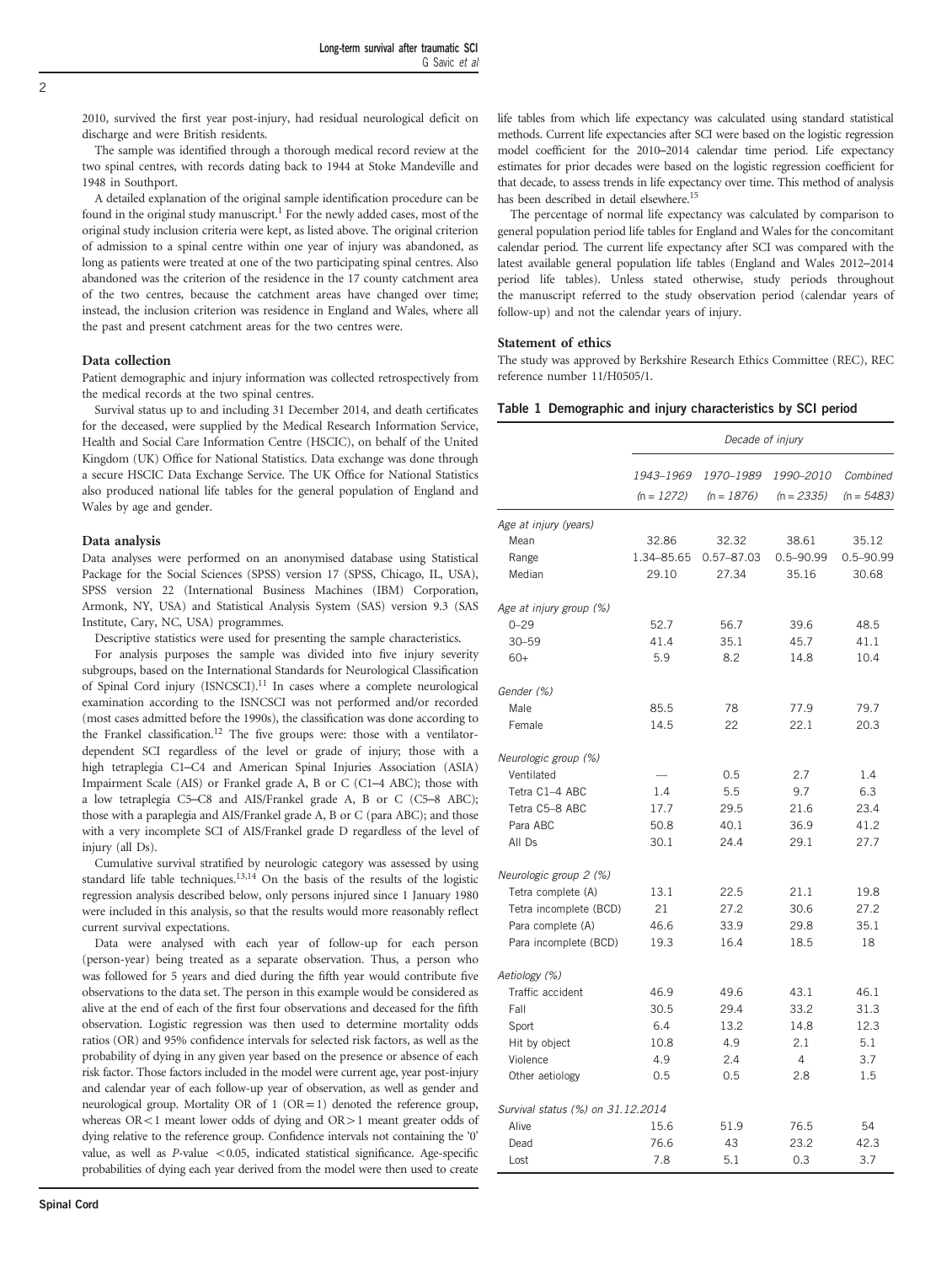

Figure 1 Cumulative 25 year survival curve versus time since injury for 1980–2014 study period by five neurological groups. A full color version of this figure is available at the Spinal Cord journal online.

We certify that all applicable institutional and governmental regulations concerning the ethical use of patient identifiable data were followed during the course of this research.

## RESULTS

### Sample characteristics

The total sample included 5483 persons with traumatic SCI—the 3179 from the original survival study<sup>[1](#page-6-0)</sup> and the 2304 added in the current follow-up study. The mean age at injury for the entire updated sample was 35.12 years (range: 0.5–90.99, median 30.68), 79.7% were male, 1.4% had a ventilator-dependent tetraplegia, 6.3% C1–C4 tetraplegia AIS/Frankel ABC, 23.4% C5–C8 tetraplegia ABC, 41.2% paraplegia ABC and 27.7% incomplete lesion (all Ds).

Demographic and injury characteristics by decade of injury and for the entire 70-year study period are shown in [Table 1](#page-1-0). After a slight decrease in the 1970s and 1980s, the average age at injury increased in the last 20-year study period. The percentage of newly injured at age 60 and older increased from 5.9% in the first three decades to 14.8% of all newly injured in the last two decades. The proportion of females also increased, mainly between the early and middle study period, as did the proportion of persons with functionally complete tetraplegia (ventilated, tetra C1–4 ABC and tetra C5–8 ABC combined). Looking at the alternative neurological grouping, proportion of both tetra complete (A) and tetra incomplete (BCD) groups increased over time. The leading cause of injury throughout the study were road traffic accidents, but their proportion decreased in the latter study decades, whereas the proportion of injuries due to falls and sport increased. Road traffic accidents were the most frequent cause in the young and middle aged; 51.9% of all injuries in the under 30-year-old group, 42% in the 30–59-year-old group, and only 16.1% in the 60+-years-old group. At the same time, in the 60+-years-old group, 70.5% of all injuries were due to fall, compared to 34.2% in the 30–59 group and 17.8% in under 30 year olds. Sport injuries, on the other hand, represented 20.8% of all injuries in the youngest age group, 13.2% in the 30–59-year-old group and only 5.1% in the oldest age group. Among other aetiologies, a small, but rising, number of iatrogenic injuries was noted in the last two decades, mainly complications of spinal and aortic surgery.

On 31 December 2014, there were 2958 persons (54% of the sample) still alive, 2322 (42.3%) had died and 203 (3.7%) were lost to follow-up (usually due to not registering with the local medical and social care services, and moving abroad).

#### Cumulative survival

Cumulative 25 year survival from the first anniversary of injury for persons injured since 01 January 1980 is presented by neurological grouping in Figure 1. Overall survival differences for the five neurological groups were statistically significant  $(P<0.0001)$ , with 25 year survival of 70.44% for persons with AIS/Frankel grade D injuries at any level, 68.91% for persons with paraplegia ABC, 55.66% for persons with C5–C8 tetraplegia ABC and 38.1% for persons with C1–C4 tetraplegia ABC, and with differences between all Ds and para ABC groups only becoming apparent more than 15 years post injury.

For ventilator-dependent persons, 20-year survival was 22.93%, after which sample size was too small for reliable estimation.

### Mortality risk factors

Gender, current age, time since injury, injury level and AIS/Frankel grade, ventilator dependency and study period were all strong predictors of mortality ([Table 2\)](#page-3-0). Long-term survival has been improving continuously since the 1940s and statistically significantly improving since the 1950s. Relative to the mortality OR of 1 for 1944–49, the mortality OR for the 2010–2014 period was 0.17;  $P<0.01$ , implying an 83% reduction in the annual odds of dying, all other things being equal.

However, this improvement slowed down over time, particularly since the 1980s.

Relative to the 1980s, long-term survival plateaued during the 1990 and 2000 decades (relative to  $OR = 1$  for 1980–1989,  $OR = 0.91$  for 1990–1999 and OR=0.90 for 2000–2009; both ns), before slightly improving again since 2010 (relative to  $OR=1$  for 1980–1989, mortality OR = 0.80 for 2010–2014;  $P < 0.01$ ).

### Estimated life expectancy

Using the logistic regression calculation method, with gender, current age, ventilator dependency, level and grade of injury as mortality risk factors, the estimated current life expectancy by gender is presented in [Tables 3a and 3b.](#page-4-0) Compared with the age and gender matched members of the general population (period life tables for England and Wales 2012–2014), the estimated current life expectancy for first year SCI survivors ranged from 18.1% of that of the general population for

3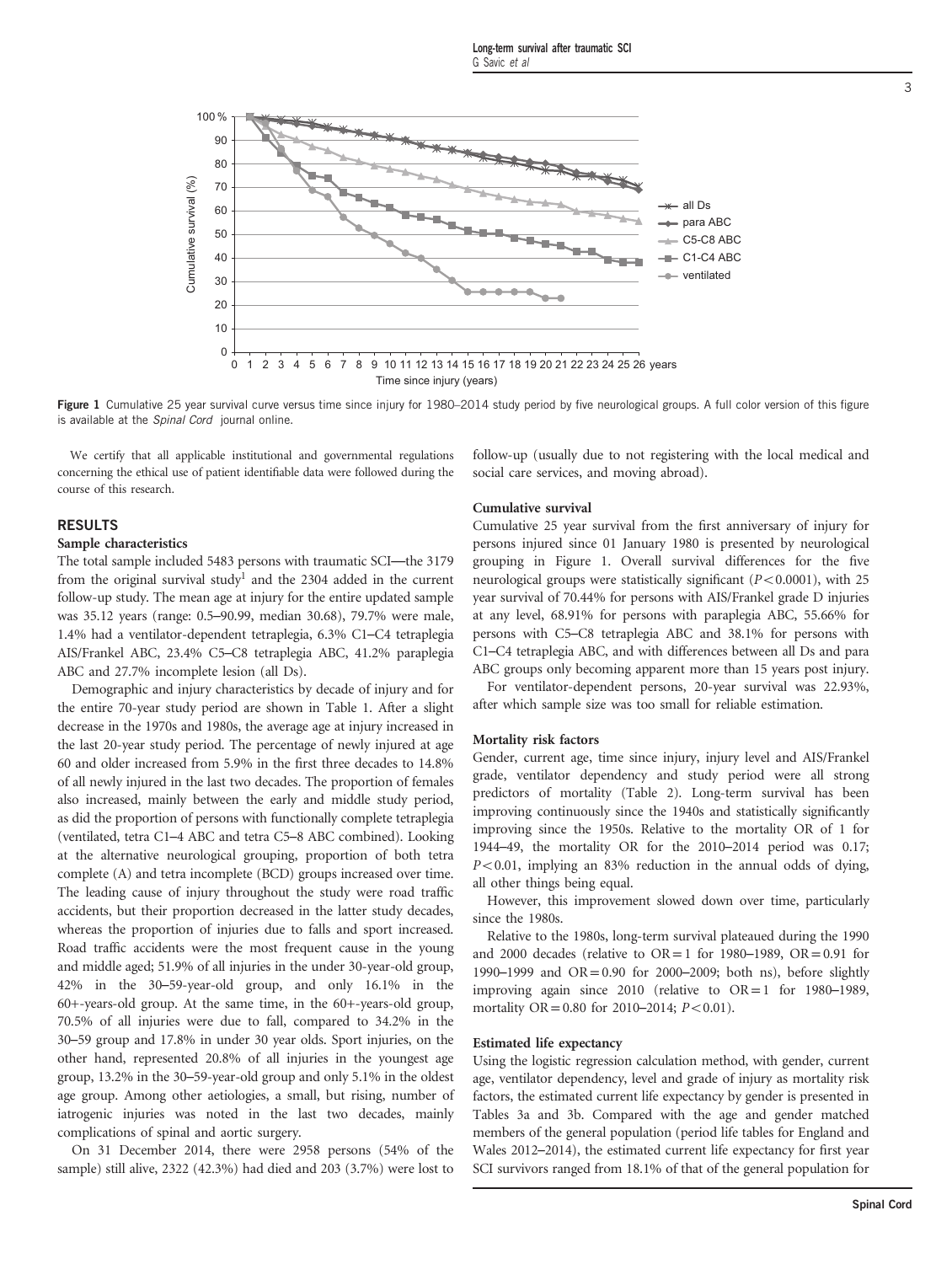<span id="page-3-0"></span> $\overline{A}$ 

Table 2 Mortality odds ratios with 95% confidence intervals (CI) for risk factors: gender, current age, time since injury, neurological grouping and study period (decade of observation)

| Risk factor          | Coefficient | Odds   | 95% CI      | 95% CI      | P-value     |  |
|----------------------|-------------|--------|-------------|-------------|-------------|--|
|                      |             | ratio  | lower limit | upper limit |             |  |
| Intercept            | $-5.0241$   |        |             |             |             |  |
| Gender               |             |        |             |             |             |  |
| Female               | 0           | 1      |             |             |             |  |
| Male                 | 0.2352      | 1.27   | 1.13        | 1.41        | < 0.0001    |  |
| Current age          |             |        |             |             |             |  |
| Age 0-24             | 0           | 1      |             |             |             |  |
| Age 25-29            | 0.1909      | 1.21   | 0.80        | 1.83        | 0.3621      |  |
| Age 30-34            | 0.4258      | 1.53   | 1.04        | 2.25        | 0.0303      |  |
| Age 35-39            | 0.9771      | 2.66   | 1.87        | 3.78        | < 0.0001    |  |
| Age 40-44            | 1.2132      | 3.36   | 2.38        | 4.75        | < 0.0001    |  |
| Age 45-49            | 1.6005      | 4.96   | 3.40        | 6.94        | < 0.0001    |  |
| Age 50-54            | 1.8384      | 6.29   | 4.50        | 8.79        | ${<}0.0001$ |  |
| Age 55-59            | 2.3001      | 9.98   | 7.18        | 13.85       | < 0.0001    |  |
| Age 60-64            | 2.6498      | 14.15  | 10.20       | 19.63       | < 0.0001    |  |
| Age 65-69            | 3.0584      | 21.29  | 15.36       | 29.51       | < 0.0001    |  |
| Age 70-74            | 3.4510      | 31.53  | 22.65       | 43.89       | < 0.0001    |  |
| Age 75-79            | 3.7926      | 44.37  | 31.48       | 62.55       | < 0.0001    |  |
| Age 80-84            | 4.2470      | 69.90  | 48.58       | 100.57      | < 0.0001    |  |
| Age 85-89            | 4.3601      | 78.27  | 51.27       | 119.50      | < 0.0001    |  |
| Age 90+              | 4.8012      | 121.65 | 70.46       | 210.04      | ${<}0.0001$ |  |
| Time since injury    |             |        |             |             |             |  |
| Post-injury year 2   | 0.4126      | 1.51   | 1.26        | 1.82        | < 0.0001    |  |
| Post-injury year 3-4 | 0.2391      | 1.27   | 1.09        | 1.48        | 0.0019      |  |
| Post-injury year 5+  | 0           | 1      |             |             |             |  |
| Neurologic group     |             |        |             |             |             |  |
| Ventilator-dependent | 2.0114      | 7.47   | 5.37        | 10.40       | < 0.0001    |  |
| C1-4 Frankel/AIS     | 1.3474      | 3.85   | 3.22        | 4.58        | < 0.0001    |  |
| A, B or C            |             |        |             |             |             |  |
| C5-8 Frankel/AIS     | 0.9787      | 2.66   | 2.35        | 3.01        | < 0.0001    |  |
| A, B or C            |             |        |             |             |             |  |
| T1-S3 Frankel/AIS    | 0.4371      | 1.55   | 1.39        | 1.73        | < 0.0001    |  |
| A, B or C            |             |        |             |             |             |  |
| Frankel/AIS D        | 0           | 1      |             |             |             |  |
| Study period         |             |        |             |             |             |  |
| 1944-49              | 0           |        |             |             |             |  |
| 1950-59              | -0.4604     | 0.63   | 0.31        | 1.31        | 0.2142      |  |
| 1960-69              | $-1.0295$   | 0.36   | 0.18        | 0.72        | 0.0037      |  |
| 1970-79              | $-1.1673$   | 0.31   | 0.16        | 0.62        | 0.0009      |  |
| 1980-89              | – 1.5024    | 0.22   | 0.11        | 0.44        | < 0.0001    |  |
| 1990-99              | $-1.6122$   | 0.20   | 0.10        | 0.40        | < 0.0001    |  |
| 2000-09              | $-1.6322$   | 0.20   | 0.10        | 0.39        | < 0.0001    |  |
| 2010-14              | $-1.7664$   | 0.17   | 0.09        | 0.34        | < 0.0001    |  |

Abbreviations: AIS, American Spinal Injury Association (ASIA) Impairment Scale; CI, confidence interval.

an 80-year-old ventilator-dependent male to 88.4% for a 10-year-old male with a functionally incomplete SCI (AIS/Frankel grade D of any level).

[Table 4](#page-5-0) illustrates trends in life expectancy by decades over the study period using the example of a 20-year-old male who survived the first year post-injury. Life expectancy after traumatic SCI was improving at a faster rate than that of the general population in England and Wales for the same time periods up to the 1990s for AIS/Frankel D, para ABC and tetra C5-8 ABC neuro groups and up to the 2000s for C1–4 ABC and ventilated neuro groups, but at a slower rate since then.

## **DISCUSSION**

The aims of this paper were to analyse long-term survival after traumatic SCI in Great Britain over the 70-year study period, identify possible risk factors for mortality and estimate current life expectancy for people with traumatic SCI.

Mortality risk factors, identified in our original study,<sup>[1](#page-6-0)</sup> and in other similar studies,  $2,3,5,7-10,16-18$  $2,3,5,7-10,16-18$  $2,3,5,7-10,16-18$  $2,3,5,7-10,16-18$  $2,3,5,7-10,16-18$  were confirmed in this study, and included gender, current age, time since injury, neurological grouping and study period (Table 2).

Controlling for all the other risk factors in the model, males had a 27% higher mortality risk than females, the risk of dying increased with age, significantly so after the age of 30, and with higher level and completeness of SCI. On the other hand, mortality risk decreased with time post-injury and over the study observation period.

First year post-injury survival was not included in this study for several reasons: due to differences in admission policies over the study period the time since injury on admission varied, which means that an unknown percentage of early deaths would have occurred in referring hospitals. Also, deaths at the scene of accident and during transport to hospital would have been unknown to us. It is generally agreed that the first few years post injury carry a higher mortality risk. In the earlier studies, different points in time after SCI were used to distinguish between early (acute) and long-term survival—1 year,  $1,5,7,8$  $1,5,7,8$ 18 months<sup>19</sup> and 2 years.<sup>9,[10](#page-6-0)</sup> We used the 1 year cut-off point, as in our original study of long-term survival.<sup>1</sup> Similar to the Australian and American SCI Model System reports,<sup>5,7,8-[10](#page-6-0)</sup> we found that increased mortality risk continues into second year post injury  $(OR = 1.46)$  and even into the third and fourth year  $(OR=1.26)$  and only stabilises after year five post-injury ( $OR = 1$ , Table 2). Preliminary analysis had shown very similar mortality ORs for post injury years 3 and 4, which is why they were combined in one group for analysis purposes. Preliminary analysis had also shown no significant difference in mortality odds after year 5, assuming comparable current age and calendar year, which is why 5+ was the last post injury year category.

Different neurological groupings have been suggested in the past for SCI survival analysis. Coll et  $al$ <sup>[20](#page-7-0)</sup> suggested that persons with lower level functionally complete paraplegia (AIS/Frankel grade ABC) may be more similar to those with functionally incomplete (AIS/Frankel grade D) tetraplegia in this respect, whereas persons with high level tetraplegia and AIS/Frankel grade B and C are more similar to those with high level paraplegia and AIS/Frankel grade A. Coll et al., [20](#page-7-0) Strauss et al.<sup>[9](#page-6-0)</sup> and Shavelle et al.<sup>[10](#page-6-0)</sup> all agree that AIS/Frankel grade A lesion carries a higher mortality risk compared to other AIS/Frankel grades, particularly in people with tetraplegia. For consistency, we kept to our original study grouping (high tetra ABC, low tetra ABC, para ABC and all Ds) and just added a ventilator-dependent group, which included either full-time or part-time mechanical ventilation, as long as it was permanent, and phrenic nerve stimulators. DeVivo and Ivie,<sup>21</sup> Shavelle et al.,<sup>22</sup> Watt et al.<sup>[23](#page-7-0)</sup> and Hatton et al.<sup>[24](#page-7-0)</sup> analysed ventilator-dependent cases separately. We included ventilatordependent cases in our updated sample, and this group had significantly higher mortality ORs—seven and a half times higher than the Frankel/AIS D group—and correspondingly shorter life expectancy. At the same time the non-ventilator-dependent high tetra group (C1–4 ABC) had the  $OR = 3.85$  and the C5–8 ABC group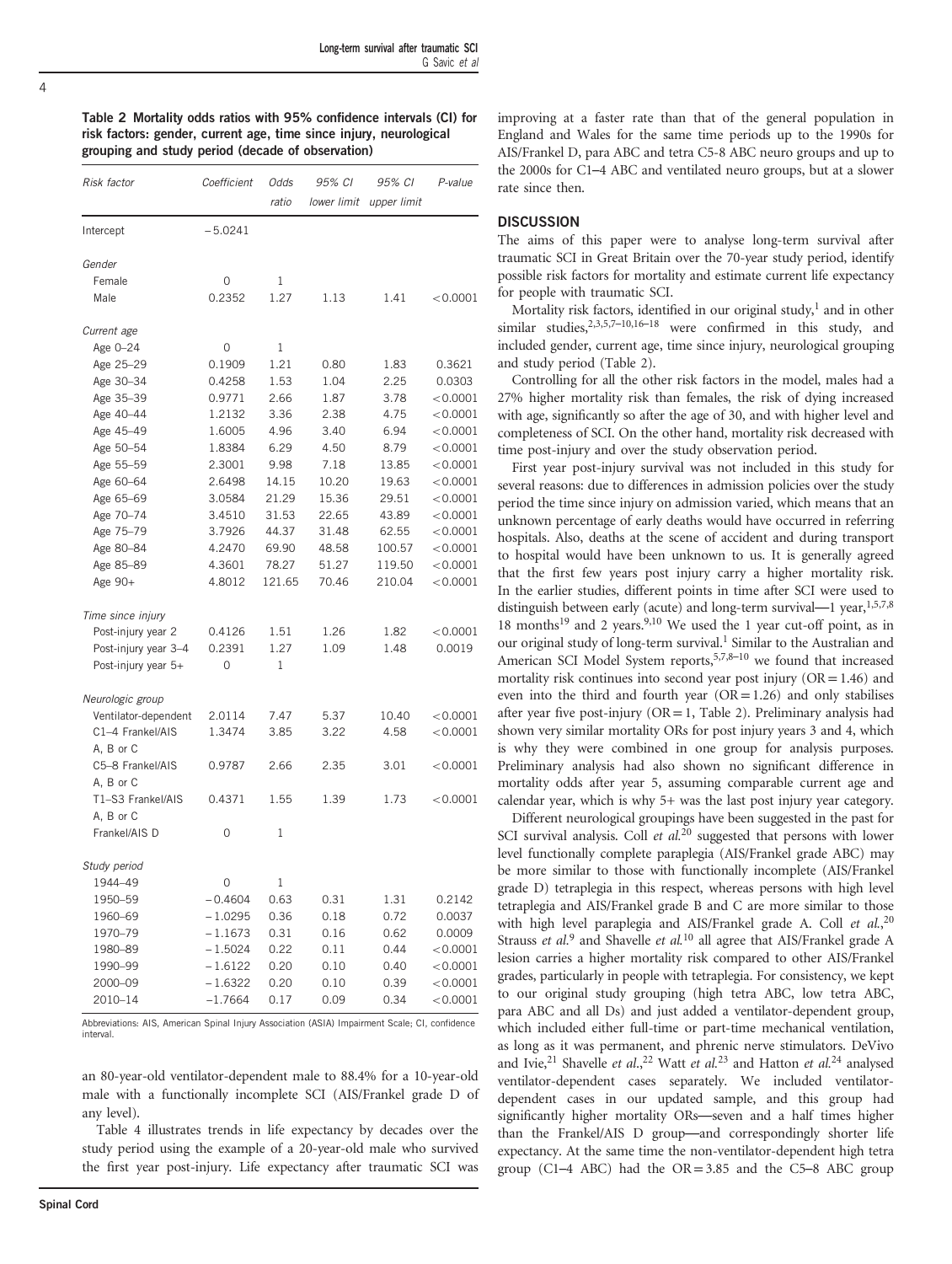5

<span id="page-4-0"></span>Table 3a Estimated current life expectancy for male first year survivors by age and neurological grouping, calculated using the logistic regression method, expressed in remaining years of life and as percentage of the mean life expectancy in the general population (England and Wales 2012–2014 period life tables)

|             | General<br>AIS/Frankel D<br>population |                | Para ABC                |       | $C5-8$ ABC                  |       |                         | $C1-4$ ABC | Ventilated              |       |                         |
|-------------|----------------------------------------|----------------|-------------------------|-------|-----------------------------|-------|-------------------------|------------|-------------------------|-------|-------------------------|
|             | Mean                                   | Mean           | % General<br>population | Mean  | % General<br>population     | Mean  | % General<br>population | Mean       | % General<br>population | Mean  | % General<br>population |
|             | Years                                  | Years          | %                       | Years | %                           | Years | %                       | Years      | %                       | Years | $\%$                    |
|             |                                        |                |                         |       | <b>MALE</b> life expectancy |       |                         |            |                         |       |                         |
| Current age |                                        |                |                         |       |                             |       |                         |            |                         |       |                         |
| 10          | 69.7                                   | 61.6           | 88.4                    | 55.8  | 80.1                        | 48.4  | 69.4                    | 43.4       | 62.3                    | 34.3  | 49.2                    |
| 15          | 64.8                                   | 57             | 88                      | 51.4  | 79.3                        | 44.3  | 68.4                    | 39.5       | 61                      | 31    | 47.8                    |
| 20          | 59.9                                   | 52.4           | 87.5                    | 47    | 78.5                        | 40.1  | 66.9                    | 35.5       | 59.3                    | 27.7  | 46.2                    |
| 25          | 55                                     | 47.8           | 86.9                    | 42.5  | 77.3                        | 35.8  | 65.1                    | 31.4       | 57.1                    | 24    | 43.6                    |
| 30          | 50.2                                   | 43.1           | 85.9                    | 38    | 75.7                        | 31.6  | 62.9                    | 27.4       | 54.6                    | 20.4  | 40.6                    |
| 35          | 45.3                                   | 38.5           | 85                      | 33.5  | 74                          | 27.3  | 60.3                    | 23.4       | 51.7                    | 16.9  | 37.3                    |
| 40          | 40.6                                   | 34.2           | 84.2                    | 29.4  | 72.4                        | 23.6  | 58.1                    | 19.9       | 49                      | 14.1  | 34.7                    |
| 45          | 35.9                                   | 29.9           | 83.3                    | 25.4  | 70.8                        | 19.9  | 55.4                    | 16.6       | 46.2                    | 11.3  | 31.5                    |
| 50          | 31.3                                   | 25.9           | 82.7                    | 21.7  | 69.3                        | 16.7  | 53.4                    | 13.6       | 43.5                    | 9.1   | 29.1                    |
| 55          | 26.9                                   | 21.9           | 81.4                    | 18    | 66.9                        | 13.4  | 49.8                    | 10.7       | 39.8                    | 6.8   | 25.3                    |
| 60          | 22.6                                   | 18.3           | 81                      | 14.8  | 65.5                        | 10.7  | 47.3                    | 8.4        | 37.2                    | 5.2   | 23                      |
| 65          | 18.5                                   | 14.9           | 80.5                    | 11.8  | 63.8                        | 8.2   | 44.3                    | 6.3        | 34.1                    | 3.8   | 20.5                    |
| 70          | 14.7                                   | 11.9           | 81                      | 9.3   | 63.3                        | 6.3   | 42.9                    | 4.7        | 32                      | 2.8   | 19                      |
| 75          | 11.3                                   | 9.3            | 82.3                    | 7.2   | 63.7                        | 4.8   | 42.5                    | 3.5        | 31                      | 2.1   | 18.6                    |
| 80          | 8.3                                    | $\overline{7}$ | 84.3                    | 5.5   | 66.3                        | 3.5   | 42.2                    | 2.5        | 30.1                    | 1.5   | 18.1                    |

Abbreviation: AIS, American Spinal Injury Association (ASIA) Impairment Scale.

Table 3b Estimated current life expectancy for female first year survivors by age and neurological grouping, calculated using the logistic regression method, expressed in remaining years of life and as percentage of the mean life expectancy in the general population (England and Wales 2012–2014 period life tables)

|             | AIS/Frankel D<br>General<br>population |       | Para ABC                |       | C5-8 ABC                |       |                         | $C1-4$ ABC | Ventilated              |       |                         |
|-------------|----------------------------------------|-------|-------------------------|-------|-------------------------|-------|-------------------------|------------|-------------------------|-------|-------------------------|
|             | Mean                                   | Mean  | % General<br>population | Mean  | % General<br>population | Mean  | % General<br>population | Mean       | % General<br>population | Mean  | % General<br>population |
|             | Years                                  | Years | $\%$                    | Years | $\%$                    | Years | %                       | Years      | $\%$                    | Years | $\%$                    |
|             |                                        |       |                         |       | FEMALE life expectancy  |       |                         |            |                         |       |                         |
| Current age |                                        |       |                         |       |                         |       |                         |            |                         |       |                         |
| 10          | 73.4                                   | 64.7  | 88.1                    | 59.1  | 80.5                    | 51.6  | 70.3                    | 46.6       | 63.5                    | 37.5  | 51.1                    |
| 15          | 68.4                                   | 60    | 87.7                    | 54.6  | 79.8                    | 47.4  | 69.3                    | 42.5       | 62.1                    | 34    | 49.7                    |
| 20          | 63.5                                   | 55.4  | 87.2                    | 50    | 78.7                    | 43.1  | 67.9                    | 38.4       | 60.5                    | 30.4  | 47.9                    |
| 25          | 58.5                                   | 50.7  | 86.7                    | 45.4  | 77.6                    | 38.7  | 66.2                    | 34.2       | 58.5                    | 26.6  | 45.5                    |
| 30          | 53.6                                   | 46    | 85.8                    | 40.9  | 76.3                    | 34.3  | 64                      | 30         | 56                      | 22.8  | 42.5                    |
| 35          | 48.7                                   | 41.3  | 84.8                    | 36.3  | 74.5                    | 30    | 61.6                    | 25.9       | 53.2                    | 19.1  | 39.2                    |
| 40          | 43.9                                   | 36.9  | 84.1                    | 32.1  | 73.1                    | 26.1  | 59.5                    | 22.2       | 50.6                    | 16    | 36.4                    |
| 45          | 39.1                                   | 32.5  | 83.1                    | 27.9  | 71.4                    | 22.2  | 56.8                    | 18.7       | 47.8                    | 13.1  | 33.5                    |
| 50          | 34.4                                   | 28.3  | 82.3                    | 24.1  | 70.1                    | 18.8  | 54.7                    | 15.5       | 45.1                    | 10.6  | 30.8                    |
| 55          | 29.8                                   | 24.2  | 81.2                    | 20.2  | 67.8                    | 15.3  | 51.3                    | 12.4       | 41.6                    | 8.1   | 27.2                    |
| 60          | 25.3                                   | 20.4  | 80.6                    | 16.8  | 66.4                    | 12.3  | 48.6                    | 9.8        | 38.7                    | 6.2   | 24.5                    |
| 65          | 21                                     | 16.8  | 80                      | 13.6  | 64.8                    | 9.7   | 46.2                    | 7.5        | 35.7                    | 4.5   | 21.4                    |
| 70          | 16.9                                   | 13.6  | 80.5                    | 10.9  | 64.5                    | 7.5   | 44.4                    | 5.7        | 33.7                    | 3.3   | 19.5                    |
| 75          | 13.1                                   | 10.8  | 82.4                    | 8.6   | 65.6                    | 5.7   | 43.5                    | 4.3        | 32.8                    | 2.5   | 19.1                    |
| 80          | 9.7                                    | 8.2   | 84.5                    | 6.5   | 67                      | 4.3   | 44.3                    | 3.1        | 32                      | 1.8   | 18.6                    |

Abbreviation: AIS, American Spinal Injury Association (ASIA) Impairment Scale.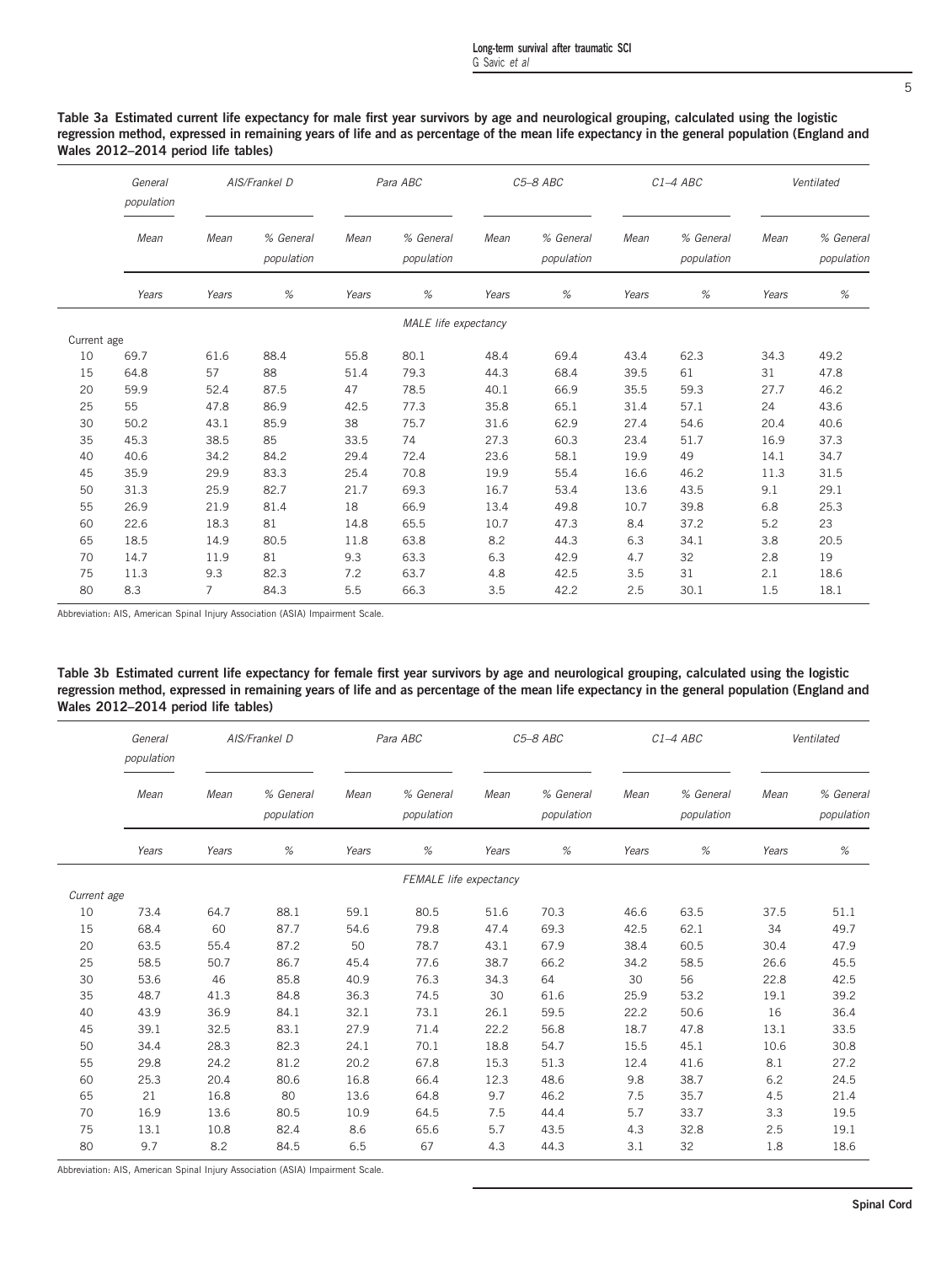<span id="page-5-0"></span>6

|  |  |  |  |  | Table 4 Trends in life expectancy by study decades for a 20-year-old male first year survivor, expressed in remaining years of life and as |                                                                                                                                             |
|--|--|--|--|--|--------------------------------------------------------------------------------------------------------------------------------------------|---------------------------------------------------------------------------------------------------------------------------------------------|
|  |  |  |  |  |                                                                                                                                            | percentage of the mean life expectancy in the general population for England and Wales for the relevant time period (decade of observation) |

|              | General<br>population |       | AIS/Frankel D           |       | Para ABC                         |       | C5-8 ABC                |       | $C1-4$ ABC              |       | Ventilated              |
|--------------|-----------------------|-------|-------------------------|-------|----------------------------------|-------|-------------------------|-------|-------------------------|-------|-------------------------|
|              | Mean                  | Mean  | % General<br>population | Mean  | % General<br>population          | Mean  | % General<br>population | Mean  | % General<br>population | Mean  | % General<br>population |
|              | Years                 | Years | %                       | Years | %                                | Years | %                       | Years | %                       | Years | %                       |
|              |                       |       |                         |       | 20-year-old male life expectancy |       |                         |       |                         |       |                         |
| Study period |                       |       |                         |       |                                  |       |                         |       |                         |       |                         |
| 1943-1949    | 48.8                  | 30.5  | 62.5                    | 25.5  | 52.3                             | 19.7  | 40.4                    | 16.2  | 33.2                    | 10.7  | 21.9                    |
| 1950-1959    | 50                    | 36    | 72                      | 30.8  | 61.6                             | 24.6  | 49.2                    | 20.7  | 41.4                    | 14.4  | 28.8                    |
| 1960-1969    | 50.8                  | 43.2  | 85                      | 37.7  | 74.2                             | 31.1  | 61.2                    | 26.8  | 52.8                    | 19.7  | 38.8                    |
| 1970-1979    | 51.7                  | 44.9  | 86.8                    | 39.4  | 76.2                             | 32.7  | 63.2                    | 28.5  | 55.1                    | 21.1  | 40.8                    |
| 1980-1989    | 53.2                  | 49    | 92.1                    | 43.6  | 82                               | 36.8  | 69.2                    | 32.3  | 60.7                    | 24.7  | 46.4                    |
| 1990-1999    | 55.2                  | 50.3  | 91.1                    | 45    | 81.5                             | 38.2  | 69.2                    | 33.7  | 61.1                    | 25.9  | 46.9                    |
| 2000-2009    | 57.6                  | 50.8  | 88.2                    | 45.3  | 78.6                             | 38.4  | 66.7                    | 33.9  | 58.9                    | 26.1  | 45.3                    |
| 2010-2014    | 59.8                  | 52.4  | 87.6                    | 47    | 78.6                             | 40.1  | 67.1                    | 35.5  | 59.4                    | 27.7  | 46.3                    |

Abbreviation: AIS, American Spinal Injury Association (ASIA) Impairment Scale.

 $OR = 2.66$  relative to the Frankel/AIS D group  $(OR = 1)$ , whereas the paraplegia ABC group had only 55% higher mortality odds  $(OR = 1.55)$  than the reference all Ds group. It is worth keeping in mind that, due to combining Frankel/AIS grades A, B and C into one group for mortality analyses, the calculated mortality odds ratios for 'functionally complete' groups represent a slight underestimate for Frankel/AIS A and possibly B grades, and a slight overestimate for grade C cases. Correspondingly, life expectancies in [Tables 3a](#page-4-0) [and 3b](#page-4-0) would be slightly overestimated for Frankel/AIS grade A and possibly B, and underestimated for Frankel/AIS grade C cases.

One of the main aims of this paper was to identify any mortality trends over the 70-year study period. The results show that the improvement in long-term survival in first year survivors, which started in the 1950s, continued throughout the study, but at a slower rate since the 1980s [\(Table 2](#page-3-0)). Compared with the improvement in life expectancy in the general population in England and Wales for the same 70-year period (1944–2014), the improvement in persons with SCI was greater in the 1950s, 1960s, 1970s and 1980s, peaked between the 1990s and 2000s, then continued improving at a slower rate than that of the general population, as shown in the example in Table 4. In the first 5 years of this decade (2010–2014) the improvement in post SCI survival was still lagging behind that of the general population, but the gap in survival improvement seemed to be narrowing in the most severely impaired groups (ventilated, C1–C4 ABC and C5–8 ABC).

The findings of slower improvement in long-term survival in recent study decades, and of the increasing gap in improvement between persons with SCI and the general population, are consistent with the USA SCI Model Systems latest reports.<sup>[9,10](#page-6-0)</sup> In the USA, the ageadjusted mortality rates for heart disease, cancer, pulmonary embolus and urinary system diseases have declined for persons with SCI just as they have for the general population. However, there has not been any recent progress in the age-adjusted mortality rates for septicaemia and respiratory diseases (the two leading causes of death following SCI), whereas age-adjusted mortality rates for endocrine, nutritional, and metabolic disorders, accidents, mental disorders and homicides have actually increased.<sup>25</sup> Indeed, we are currently analysing causes of death after SCI in our sample and hope that the results will provide some new information. Any other possible contributing factors would require additional research, to fully understand the problem.

Finally, the study provided estimated current life expectancy in first year post-injury survivors in England and Wales, based on the latest available general population and traumatic SCI data [\(Tables 3a](#page-4-0) [and 3b\)](#page-4-0). It is worth noting that the general population tables used for comparison were period life tables with age-specific death rates for 2012–2014, which make no allowance for any actual or projected changes in mortality in the future.

The original study by Frankel et  $al$ <sup>[1](#page-6-0)</sup> used a then-available DeVivo et al.<sup>[5](#page-6-0)</sup> American publication for comparison and found the results comparable. Both studies included first year SCI survivors and used standardised mortality ratios (SMRs) for calculating life expectancy. The last USA SCI Model System publication using the same methodology was DeVivo et al.<sup>[8](#page-6-0)</sup> Since then two USA SCI Model System updates have been published, Strauss  $et$   $al$ <sup>[9](#page-6-0)</sup> and Shavelle et al.,<sup>[10](#page-6-0)</sup> both using a similar logistic regression method as in our current study, but with more predictor variables, slightly different neurological groupings, and including only second year SCI survivors. Comparing their results to the current study, predicted life expectancies were quite close and differed by a few years only, with British results being slightly higher for comparable groups (para ABC and all Ds) in spite of including second year survivors in our sample. Other recently published findings are reported in the Australian survival after SCI study by Middleton et al.<sup>[7](#page-6-0)</sup> Life expectancies in their study, given as a percentage of the general Australian population life expectancy, were much higher than those in either the USA or British studies. However, unlike the latest USA and British studies, the Australian study used the previously mentioned SMR method, so the results cannot be easily compared.

In addition, this study provided some new information about changes in aetiology and in demographic and injury characteristics of the newly injured traumatic SCI in Britain [\(Table 1\)](#page-1-0). Although some of the changes were likely due to the two centres' admission criteria and bed availability, the findings were similar to others' published results[.7](#page-6-0),26–[28](#page-7-0) As in the reports from other developed countries, the leading causes of traumatic SCI were road traffic accidents, but their proportion decreased in the latter study decades, as did the proportion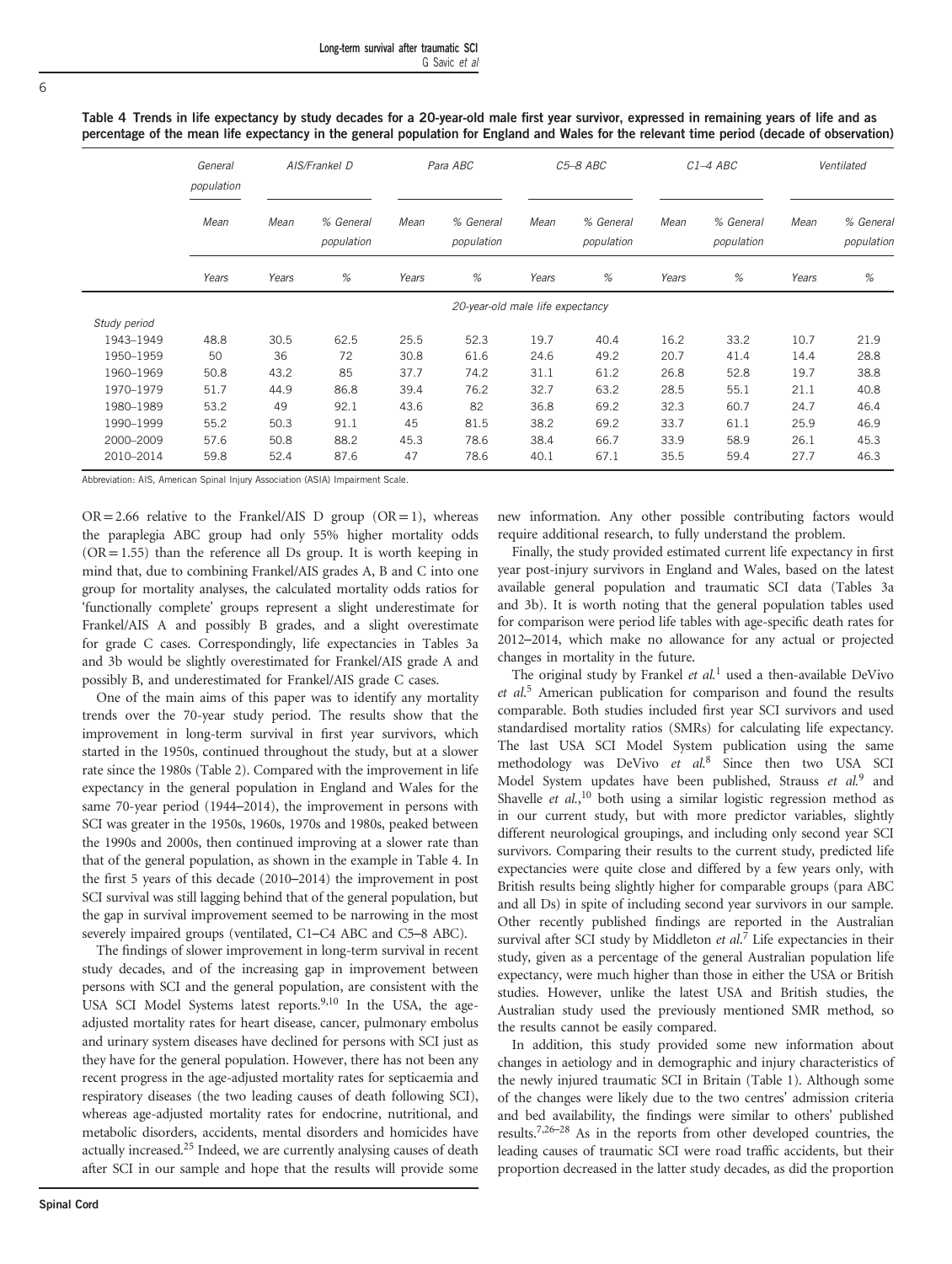<span id="page-6-0"></span>of injuries by falling objects, most of which were industrial accidents. At the same time, the proportion of injuries due to falls and sport increased—falls in older and sport in younger and middle age groups. In the last 20-year study period, the average age at injury increased, mean to 38.61 years and median to 35.16 years, and the percentage of newly injured at age 60 and older more than doubled, to 14.8% of all newly injured in the last two study decades. The proportion of females also increased, mainly between the early and middle study period, from 14.5 to 22.1%, as did the proportion of persons with functionally complete tetraplegia, from 19.1% in the early decades to 35.55% in the middle study period, to 34 % in the last 20 years. A particularly high increase was noted for functionally complete high tetraplegia—from 1.4% to 6 to 12.4% for the ventilated and tetra C1–4 ABC groups combined. It is worth noting that the 'functionally complete' grouping, used for survival analyses, included complete (Frankel/AIS grade A) SCI cases, as well as Frankel/AIS grade B and C cases. If the complete (A) injuries were separated from all the incomplete ones (B,C,D) as in 'Neurologic group 2′ in [Table 1](#page-1-0), then the most common injury type in the early decades would be complete paraplegia (46.6%) and in the last 20 years incomplete tetraplegia (30.6%). Similar trends were reported

#### Limitations

in several recent publications.7,26–[29](#page-7-0)

Limitations of this study include a lack of information about possible other mortality risk factors, such as associated medical conditions, family history, lifestyle, as well as numerous psychosocial factors associated lately with mortality after SCI.30–[32](#page-7-0)

Information on ventilator dependency was not included in the original survival study<sup>1</sup> for patients injured before 1990, because of very small numbers, but was added to the current data set from the old medical records (all newly added cases injured since 1990 included ventilator dependency information). For some cases with incomplete information about ventilator dependency, we relied on the memory of the treating physicians, so some of the information may have been biased by selective memory of longer surviving ventilator-dependent patients. Previous studies of ventilator-dependent patients in the USA found lower life expectancies than were found in this study.<sup>[21,22](#page-7-0)</sup> At the same time, life expectancy in the C1–4 ABC group was lower in our study than in the USA studies. This could mean that some of the ventilator-dependent cases from earlier decades in our study were included in the C1–4 ABC group.

Persons who were lost to follow-up were slightly older and as a result disproportionately likely to have died. This may have resulted in a small bias toward overestimating life expectancy.

The sample size for the latest decade (2010–2014) was smaller than for the previous decades, so the recent improvement in survival should be interpreted with caution until confirmed.

#### **Strengths**

The results of this study could be generalised and used in the whole country, as the study sample can be considered representative of the British SCI population. The catchment areas of the two participating centres cover about a third of the British population and include the South-East and the North-West of the country. The majority of patients with neurological deficit due to spinal injury are treated in spinal centres[.33](#page-7-0) All British spinal centres are part of the National Health Service (NHS), which is a publicly funded health service, free at the point of delivery to all British residents.

#### **CONCLUSIONS**

Life expectancy after traumatic SCI remains significantly below that of the general population in England and Wales, and is dependent on gender, current age, time since injury, ventilator dependency, level and completeness of injury, and study period. After improving at a faster rate than that of the general population from the 1950s up to the 1990s, and a period of stability in the 1990s and 2000s, it has been improving again since 2010, but at a slower rate than that of the general population. The estimated current life expectancy, compared to that of the general population, ranges from 18.1 to 88.4% depending on the neurological grouping, current age and gender.

## DATA ARCHIVING

There were no data to deposit.

#### CONFLICT OF INTEREST

The authors declare no conflict of interest.

#### ACKNOWLEDGEMENTS

This study was financially supported by the Buckinghamshire Healthcare NHS Trust Charitable Spinal Fund; and Ann Masson Legacy for Spinal Research Fund, UK. The original part of the study<sup>1</sup> was supported in part by the National Institute on Disability and Rehabilitation Research Grant #H133.G90010, USA. We wish to thank Medical Records staff at Stoke Mandeville and Southport Spinal Centres, and especially Mrs Pauline Bateman, for their help with medical notes retrieval.

- 1 Frankel HL, Coll JR, Charlifue SW, Whiteneck GG, Gardner BG, Jamous MA et al. Long-term survival in spinal cord injury: a fifty year investigation. Spinal Cord 1998; 36: 266–274.
- 2 Whiteneck GG, Charlifue SW, Frankel HL, Fraser MH, Gardner BP, Gerhart KA et al. Mortality, morbidity, and psychosocial outcomes of persons spinal cord injured more than 20 years. Paraplegia 1992; 30: 617–630.
- 3 Geisler WO, Jousse AT, Wynne-Jones M. Survival in traumatic transverse myelitis. Paraplegia 1977; 14: 262–275.
- Geisler WO, Jousse AT, Wynne-Jones M, Breithaupt D. Survival in traumatic spinal cord injury. Paraplegia 1983; 21: 364–373.
- 5 DeVivo MJ, Stover SL. Long-term survival and causes of death. In: Stover SL, DeLisa JA, Whiteneck CG (eds). Spinal Cord Injury: Clinical Outcomes from the Model Systems. Aspen Publishers: Gaithersburg, MD, USA, 1995, pp 289–316.
- 6 Hartkopp A, Bronnum-Hansen H, Seidenschnur AM, Biering-Sorensen F. Survival and causes of death after traumatic spinal cord injury. A long-term epidemiological survey from Denmark. Spinal Cord 1997: 35: 76-85.
- Middleton JW, Dayton A, Walsh J, Rutkowski SB, Leong G, Duong S. Life expectancy after spinal cord injury: a 50-year study. Spinal Cord 2012; 50: 803-811.
- DeVivo MJ, Kraus JS, Lammertse DP. Recent trends in mortality and causes of death among persons with spinal cord injury. Arch Phys Med Rehabil 1999; 80: 1411-1419.
- Strauss DJ, DeVivo MJ, Paculdo DR, Shavelle RM. Trends in life expectancy after spinal cord injury. Arch Phys Med Rehabil 2006; 87: 1079-1085.
- 10 Shavelle RM, DeVivo MJ, Brooks JC, Strauss DJ, Paculdo DR. Improvements in long-term survival after spinal cord injury? Arch Phys Med Rehabil 2015; 96: 645–651.
- 11 American Spinal Injury Association. International Standards for Neurological Classification of Spinal Cord Injury. Revised 2011, updated 2015. American Spinal Injury Association: Atlanta, GA, USA, 2015.
- 12 Frankel HL, Hancock DO, Hyslop G, Melzak J, Michaelis LS, Ungar GH et al. The value of postural reduction in the initial management of closed injuries of the spine with paraplegia and tetraplegia. Paraplegia 1969; 7: 179–192.
- 13 Cutler SJ, Ederer F. Maximum utilization of the life table method in analyzing survival. J Chronic Dis 1958; 8: 699–712.
- 14 Lee ET. Statistical Methods For Survival Data Analysis. Lifetime Learning Publications: Belmont, CA, USA, 1980, pp 88–96.
- 15 Strauss D, Shavelle R, DeVivo MJ, Day S. An analytic method for longitudinal mortality studies. J Insur Med 2000; 32: 217–225.
- 16 Catz A, Thaleisnik M, Fishel B, Ronen J, Spasser R, Fredman B. Survival following spinal cord injury in Israel. Spinal Cord 2002; 40: 595-598.
- 17 Lidal IB, Snekkevik H, Aamodt G, Hjeltnes N, Biering-Sørensen F, Stanghelle JK. Mortality after spinal cord injury in Norway. J Rehabil Med 2007; 39: 145-151.
- 18 Hagen EM, Lie SA, Rekand T, Gilhus NE, Gronning M. Mortality after traumatic spinal cord injury: 50 years of follow-up. J Neurol Neurosurg Psychiatry 2010; 81: 368-373.